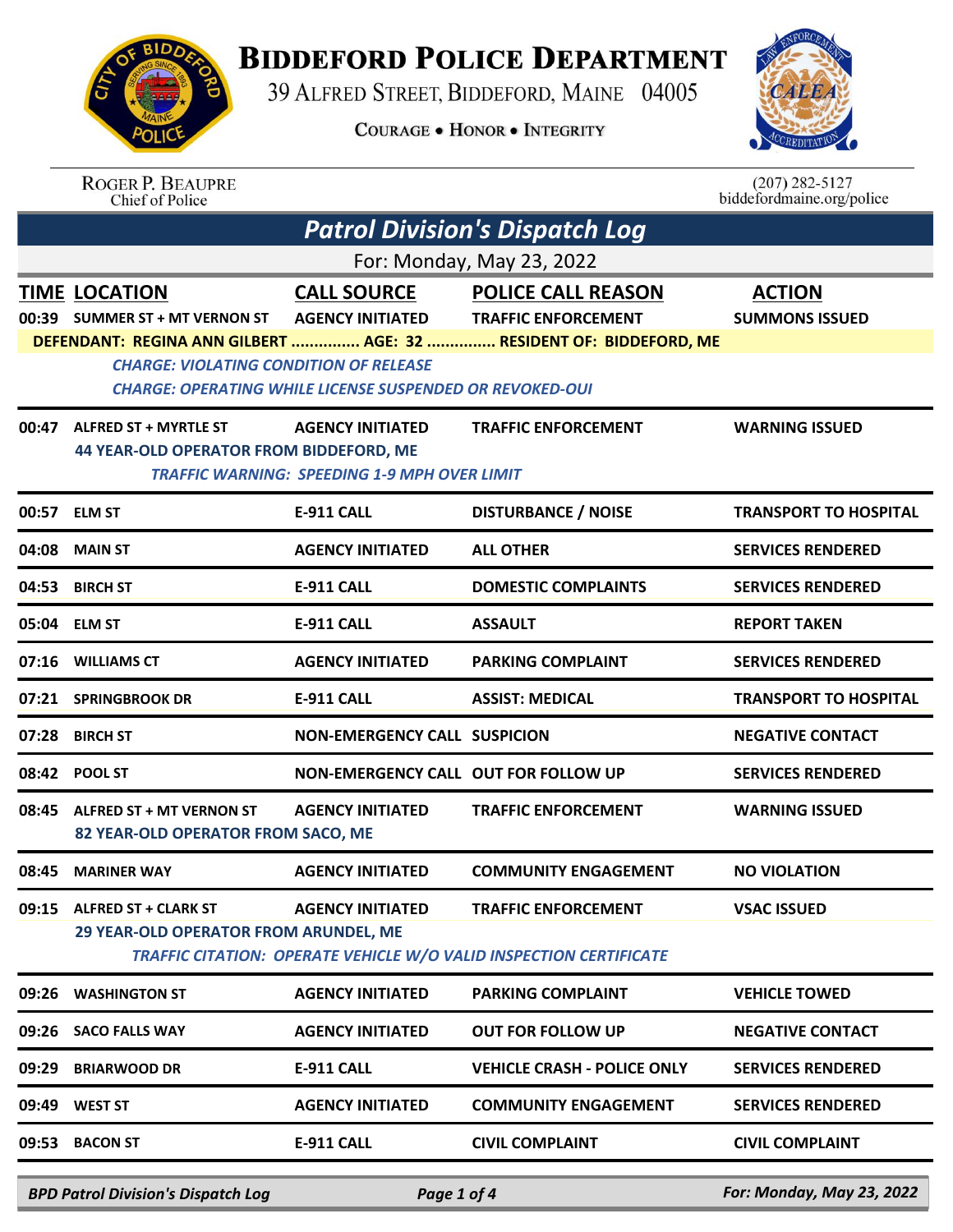|                                                                                                                                                                                                                                                                         | <b>TIME LOCATION</b><br>10:29 POMERLEAU ST                 | <b>CALL SOURCE</b><br><b>RADIO</b>                                             | <b>POLICE CALL REASON</b><br><b>DISTURBANCE / NOISE</b>           | <b>ACTION</b><br><b>NO ACTION REQUIRED</b> |
|-------------------------------------------------------------------------------------------------------------------------------------------------------------------------------------------------------------------------------------------------------------------------|------------------------------------------------------------|--------------------------------------------------------------------------------|-------------------------------------------------------------------|--------------------------------------------|
|                                                                                                                                                                                                                                                                         | 10:40 ALFRED ST                                            | NON-EMERGENCY CALL ASSIST OTHER AGENCY                                         |                                                                   | <b>NEGATIVE CONTACT</b>                    |
|                                                                                                                                                                                                                                                                         | 11:04 BACON ST                                             | <b>WALK-IN AT STATION</b>                                                      | <b>HARASSMENT</b>                                                 | <b>SERVICES RENDERED</b>                   |
|                                                                                                                                                                                                                                                                         | 11:11 BARRA RD                                             | <b>AGENCY INITIATED</b>                                                        | <b>CODES ENFORCEMENT</b>                                          | <b>NO VIOLATION</b>                        |
|                                                                                                                                                                                                                                                                         | 11:12 WEST COLE RD                                         | <b>AGENCY INITIATED</b>                                                        | <b>CODES ENFORCEMENT</b>                                          | <b>NO VIOLATION</b>                        |
|                                                                                                                                                                                                                                                                         | 11:13 HORRIGAN CT                                          | <b>AGENCY INITIATED</b>                                                        | <b>CODES ENFORCEMENT</b>                                          | <b>SERVICES RENDERED</b>                   |
|                                                                                                                                                                                                                                                                         | 11:16 GRAHAM ST                                            | <b>NON-EMERGENCY CALL SUSPICION</b>                                            |                                                                   | <b>REPORT TAKEN</b>                        |
|                                                                                                                                                                                                                                                                         | 11:30 WENTWORTH ST                                         |                                                                                | NON-EMERGENCY CALL MENTAL ILLNESS CASES                           | <b>SERVICES RENDERED</b>                   |
|                                                                                                                                                                                                                                                                         | 11:31 SOUTH ST                                             | NON-EMERGENCY CALL HARASSMENT                                                  |                                                                   | <b>NO VIOLATION</b>                        |
|                                                                                                                                                                                                                                                                         | 11:37 ELM ST                                               | E-911 CALL                                                                     | <b>ASSIST: MEDICAL W/ ENGINE</b>                                  | <b>TRANSPORT TO HOSPITAL</b>               |
|                                                                                                                                                                                                                                                                         | 11:48 POMERLEAU ST                                         |                                                                                | NON-EMERGENCY CALL ATTEMPTED/THREATENED SUICIDE SERVICES RENDERED |                                            |
|                                                                                                                                                                                                                                                                         | 11:49 WENTWORTH ST                                         | <b>AGENCY INITIATED</b>                                                        | <b>ARTICLES LOST/FOUND</b>                                        | <b>REPORT TAKEN</b>                        |
|                                                                                                                                                                                                                                                                         | 12:24 ALFRED ST<br>25 YEAR-OLD OPERATOR FROM BIDDEFORD, ME | <b>AGENCY INITIATED</b><br><b>TRAFFIC WARNING: FAILURE TO REGISTER VEHICLE</b> | <b>TRAFFIC ENFORCEMENT</b>                                        | <b>WARNING ISSUED</b>                      |
| 12:33                                                                                                                                                                                                                                                                   | <b>BIRCH ST</b>                                            | <b>WALK-IN AT STATION</b>                                                      | <b>OUT FOR FOLLOW UP</b>                                          | <b>SERVICES RENDERED</b>                   |
|                                                                                                                                                                                                                                                                         | 12:41 CLIFFORD ST                                          | <b>WALK-IN AT STATION</b>                                                      | <b>PAPERWORK</b>                                                  | <b>PAPERWORK SERVED</b>                    |
|                                                                                                                                                                                                                                                                         | 12:58 ALFRED ST + MAINE TPKE                               | <b>E-911 CALL</b>                                                              | <b>DISABLED VEHICLE</b>                                           | <b>REMOVED HAZARD</b>                      |
|                                                                                                                                                                                                                                                                         | 13:23 HILL ST                                              | <b>AGENCY INITIATED</b>                                                        | <b>OUT FOR FOLLOW UP</b>                                          | <b>SERVICES RENDERED</b>                   |
| <b>DISTURBANCE / NOISE</b><br><b>ARREST(S) MADE</b><br>13:25 MAPLEWOOD AVE<br><b>AGENCY INITIATED</b><br>DEFENDANT: JUVENILE - N  AGE: 13  RESIDENT OF: BIDDEFORD, ME<br><b>CHARGE: CRIMINAL TRESPASS</b><br><b>CHARGE: DISORDERLY CONDUCT, LOUD UNREASONABLE NOISE</b> |                                                            |                                                                                |                                                                   |                                            |
|                                                                                                                                                                                                                                                                         | 13:39 WEST ST                                              | NON-EMERGENCY CALL CODES ENFORCEMENT                                           |                                                                   | <b>UNFOUNDED</b>                           |
|                                                                                                                                                                                                                                                                         | 13:44 SOUTH ST + ELM ST                                    | <b>NON-EMERGENCY CALL CHECK WELFARE</b>                                        |                                                                   | <b>SERVICES RENDERED</b>                   |
|                                                                                                                                                                                                                                                                         | 13:54 FOSS ST                                              | <b>WALK-IN AT STATION</b>                                                      | <b>HARASSMENT</b>                                                 | <b>REPORT TAKEN</b>                        |
|                                                                                                                                                                                                                                                                         | 14:06 SACO FALLS WAY                                       | <b>AGENCY INITIATED</b>                                                        | <b>OUT FOR FOLLOW UP</b>                                          | <b>SERVICES RENDERED</b>                   |
|                                                                                                                                                                                                                                                                         | 14:58 SOUTH ST                                             | NON-EMERGENCY CALL HARASSMENT                                                  |                                                                   | <b>SERVICES RENDERED</b>                   |
|                                                                                                                                                                                                                                                                         | 15:01 ALFRED ST                                            | <b>WALK-IN AT STATION</b>                                                      | <b>PAPERWORK</b>                                                  | <b>SERVICES RENDERED</b>                   |
|                                                                                                                                                                                                                                                                         | 15:05 BRADBURY ST                                          | <b>WALK-IN AT STATION</b>                                                      | <b>ARTICLES LOST/FOUND</b>                                        | <b>REPORT TAKEN</b>                        |
|                                                                                                                                                                                                                                                                         | 15:10 ALFRED ST                                            | <b>E-911 CALL</b>                                                              | ASSIST: VEHICLE CRASH - FIRE / EMS SERVICES RENDERED              |                                            |
|                                                                                                                                                                                                                                                                         | 15:27 ALFRED ST                                            | <b>WALK-IN AT STATION</b>                                                      | <b>OUT FOR FOLLOW UP</b>                                          | <b>SERVICES RENDERED</b>                   |
|                                                                                                                                                                                                                                                                         | <b>BPD Patrol Division's Dispatch Log</b>                  | Page 2 of 4                                                                    |                                                                   | For: Monday, May 23, 2022                  |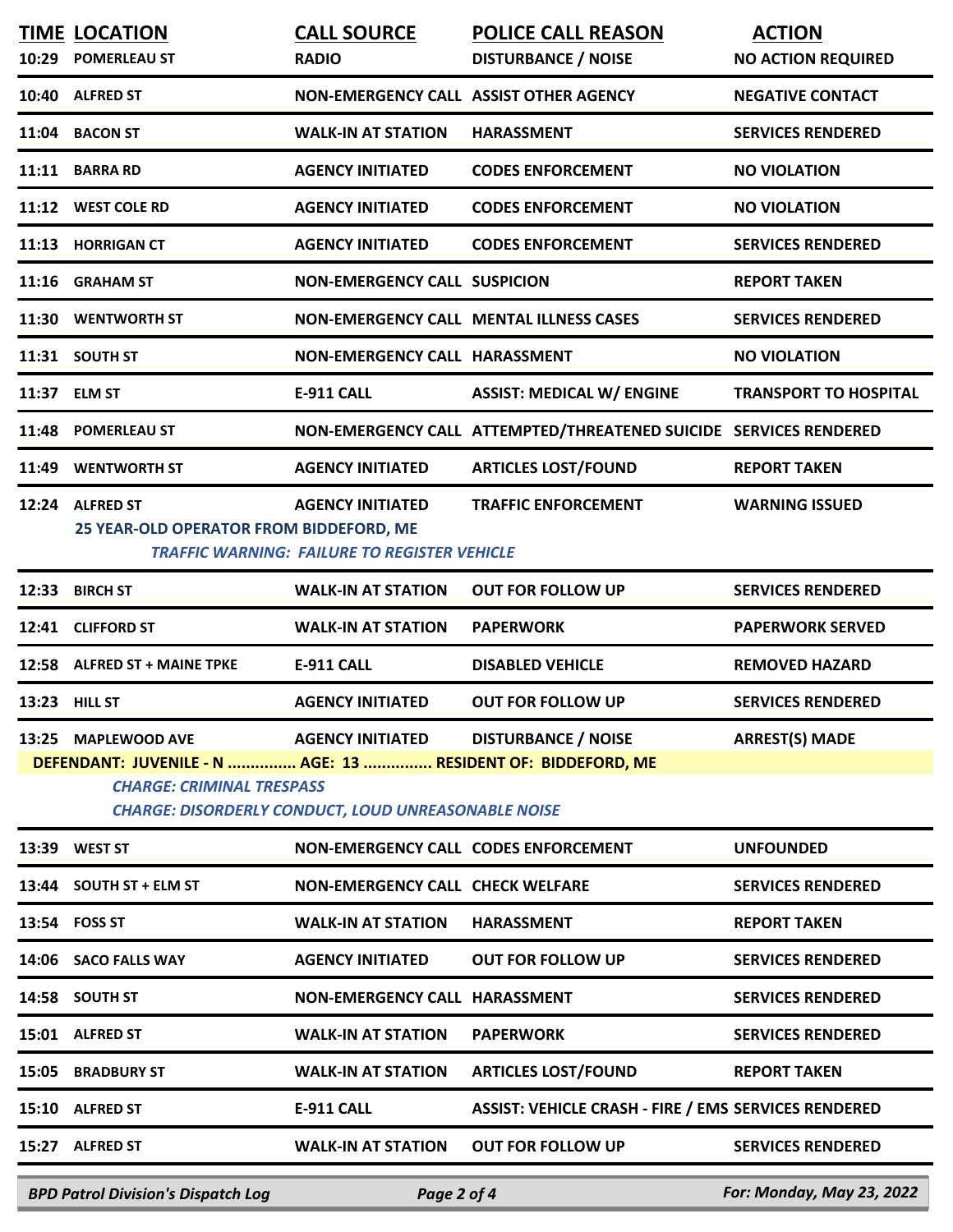|                                                                                                                                                                                                                       | <b>TIME LOCATION</b><br>15:30 ALFRED ST +                            | <b>CALL SOURCE</b><br><b>WALK-IN AT STATION</b>                                      | <b>POLICE CALL REASON</b><br><b>PAPERWORK</b>                                                                                           | <b>ACTION</b><br><b>SUMMONS ISSUED</b> |  |
|-----------------------------------------------------------------------------------------------------------------------------------------------------------------------------------------------------------------------|----------------------------------------------------------------------|--------------------------------------------------------------------------------------|-----------------------------------------------------------------------------------------------------------------------------------------|----------------------------------------|--|
| DEFENDANT: SOPHIA C WOLFF-GOODRICH  AGE: 32  RESIDENT OF: KENNEBUNKPORT<br><b>CHARGE: THEFT BY UNAUTHORIZED TAKING OR TRANSFER-SHOPLIFTING</b><br><b>CHARGE: THEFT BY UNAUTHORIZED TAKING OR TRANSFER (2 charges)</b> |                                                                      |                                                                                      |                                                                                                                                         |                                        |  |
|                                                                                                                                                                                                                       | 15:31 WEST ST                                                        | <b>WALK-IN AT STATION</b>                                                            | <b>FRAUD / SCAM</b>                                                                                                                     | <b>SERVICES RENDERED</b>               |  |
|                                                                                                                                                                                                                       | 15:36 ELM ST + GRAYSON ST<br>28 YEAR-OLD OPERATOR FROM SACO, ME      | <b>AGENCY INITIATED</b>                                                              | <b>TRAFFIC ENFORCEMENT</b><br><b>TRAFFIC WARNING: OPERATE VEHICLE W/O VALID INSPECTION CERTIFICATE</b>                                  | <b>WARNING ISSUED</b>                  |  |
|                                                                                                                                                                                                                       | 16:01 ALFRED ST + BARRA RD                                           | E-911 CALL                                                                           | <b>VEHICLE CRASH - POLICE ONLY</b>                                                                                                      | <b>STATE FORM TAKEN</b>                |  |
|                                                                                                                                                                                                                       | 16:01 ALFRED ST                                                      | <b>WALK-IN AT STATION</b>                                                            | <b>ALL OTHER</b>                                                                                                                        | <b>NO VIOLATION</b>                    |  |
|                                                                                                                                                                                                                       | 16:03 ALFRED ST                                                      | <b>WALK-IN AT STATION</b>                                                            | <b>ASSIST CITIZEN</b>                                                                                                                   | <b>SERVICES RENDERED</b>               |  |
|                                                                                                                                                                                                                       | 16:22 HILL ST + BACON ST                                             | <b>E-911 CALL</b><br><b>CHARGE: OPERATING WITH SUSPENDED REGISTRATION</b>            | <b>ASSIST: VEHICLE CRASH - FIRE / EMS SUMMONS ISSUED</b><br>DEFENDANT: LANDYN BARTO BOWERS  AGE: 28  RESIDENT OF: OLD ORCHARD BEACH, ME |                                        |  |
|                                                                                                                                                                                                                       | 16:31 CLIFFORD ST                                                    | <b>CHARGE: VIOLATING PROTECTION FROM ABUSE ORDER</b>                                 | NON-EMERGENCY CALL VIOL PROTECTION FROM ABUSE<br>DEFENDANT: LEO JOHN PATCH  AGE: 52  RESIDENT OF: BIDDEFORD, ME                         | <b>ARREST(S) MADE</b>                  |  |
|                                                                                                                                                                                                                       | 16:39 ELM ST + THORNTON ST<br>34 YEAR-OLD OPERATOR FROM PORTLAND, ME | <b>AGENCY INITIATED</b><br><b>TRAFFIC WARNING: FAILING TO OBEY RED TRAFFIC LIGHT</b> | <b>TRAFFIC ENFORCEMENT</b>                                                                                                              | <b>WARNING ISSUED</b>                  |  |
| 16:40                                                                                                                                                                                                                 | <b>FORTUNES ROCKS RD</b>                                             | <b>AGENCY INITIATED</b>                                                              | <b>SUSPICION</b>                                                                                                                        | <b>SERVICES RENDERED</b>               |  |
|                                                                                                                                                                                                                       | 16:45 ELM ST + THORNTON ST                                           | <b>AGENCY INITIATED</b>                                                              | <b>ALL OTHER</b>                                                                                                                        | <b>SERVICES RENDERED</b>               |  |
|                                                                                                                                                                                                                       | 16:52 ALFRED ST                                                      | <b>AGENCY INITIATED</b>                                                              | <b>PAPERWORK</b>                                                                                                                        | <b>PAPERWORK SERVED</b>                |  |
|                                                                                                                                                                                                                       | 17:04 SOUTH ST + MAY ST<br>27 YEAR-OLD OPERATOR FROM SACO, ME        | <b>AGENCY INITIATED</b><br>TRAFFIC WARNING: SPEEDING 10-14 MPH OVER LIMIT            | <b>TRAFFIC ENFORCEMENT</b><br><b>TRAFFIC WARNING: FAILING TO NOTIFY STATE OF NAME AND ADDRESS CHANGE</b>                                | <b>WARNING ISSUED</b>                  |  |
|                                                                                                                                                                                                                       | 17:05 ALFRED ST                                                      | <b>NON-EMERGENCY CALL ALL OTHER</b>                                                  |                                                                                                                                         | <b>NEGATIVE CONTACT</b>                |  |
|                                                                                                                                                                                                                       | 17:05 POOL ST                                                        | NON-EMERGENCY CALL DISTURBANCE / NOISE                                               |                                                                                                                                         | <b>SERVICES RENDERED</b>               |  |
|                                                                                                                                                                                                                       | 17:17 ACORN ST                                                       | E-911 CALL                                                                           | <b>TRESPASSING</b>                                                                                                                      | <b>UNFOUNDED</b>                       |  |
|                                                                                                                                                                                                                       | 17:28 WENTWORTH ST                                                   |                                                                                      | NON-EMERGENCY CALL MENTAL ILLNESS CASES                                                                                                 | <b>UNFOUNDED</b>                       |  |
|                                                                                                                                                                                                                       | 17:32 WASHINGTON ST                                                  | NON-EMERGENCY CALL SMOKING IN THE PARK                                               |                                                                                                                                         | <b>UNFOUNDED</b>                       |  |
|                                                                                                                                                                                                                       | 17:38 ALFRED ST + ELM ST                                             |                                                                                      | NON-EMERGENCY CALL VEHICLE CRASH - POLICE ONLY                                                                                          | <b>SERVICES RENDERED</b>               |  |
| 17:46                                                                                                                                                                                                                 | <b>MAIN ST</b>                                                       | <b>WALK-IN AT STATION</b>                                                            | <b>HARASSMENT</b>                                                                                                                       | <b>UNFOUNDED</b>                       |  |
|                                                                                                                                                                                                                       | 19:05 FOSS ST + KING ST                                              | E-911 CALL                                                                           | 911 MISUSE                                                                                                                              | <b>NEGATIVE CONTACT</b>                |  |

*BPD Patrol Division's Dispatch Log Page 3 of 4 For: Monday, May 23, 2022*